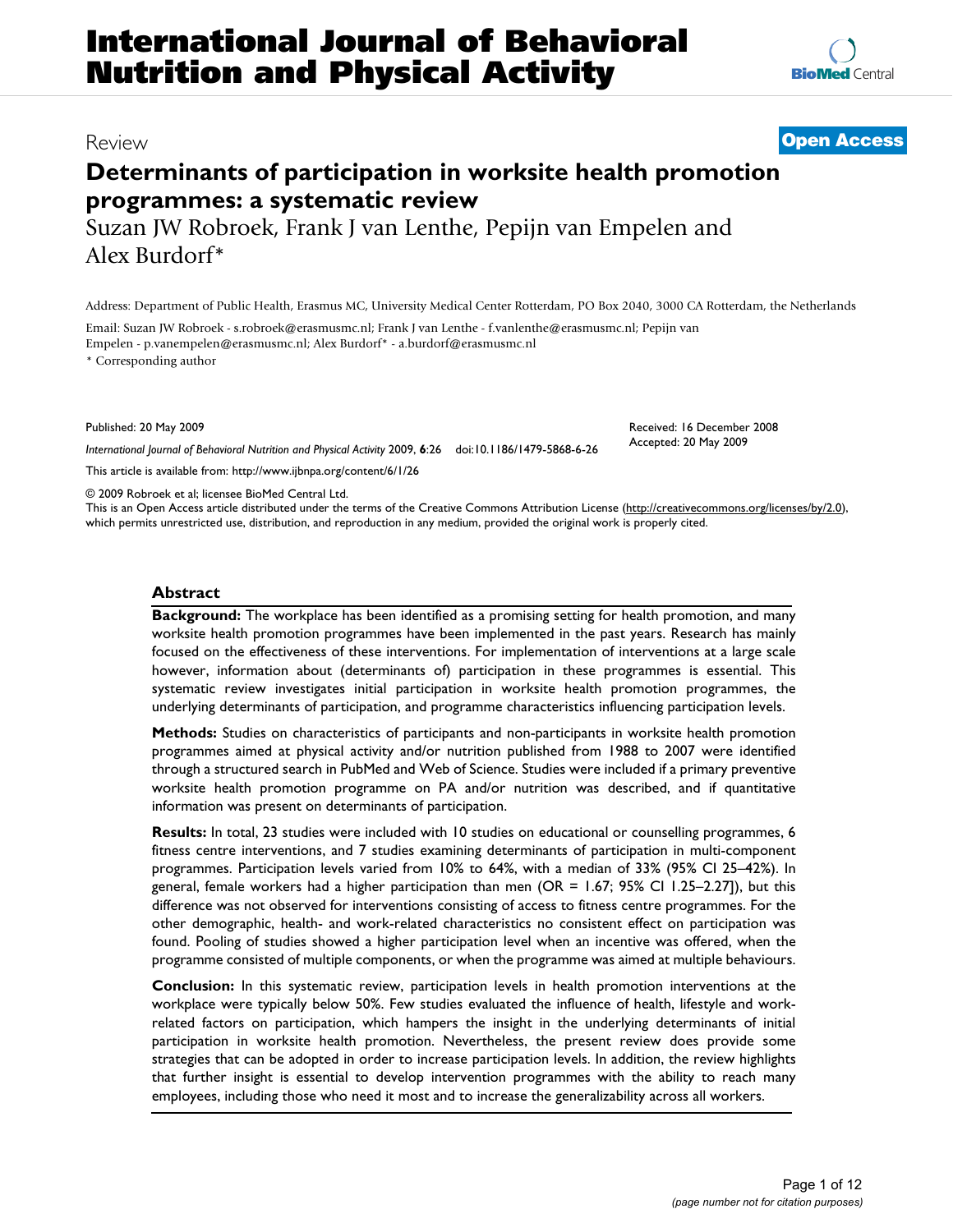# **Background**

The imbalance between physical activity (PA) and nutrition is an important cause of overweight and obesity, which in turn are important risk factors for cardiovascular diseases (CVD), and other chronic diseases [1]. The World Health Organization reported that, globally, there are more than one billion overweight adults and at least 400 million obese adults [2]. In the primary prevention of obesity, a large variety of health promotion programmes are offered.

In the past decades the workplace has been identified as an important setting for health promotion, since it offers an efficient structure to reach large groups, and makes use of a natural social network [3,4]. Research has thus far mainly focused on the effectiveness of these interventions. There are, however, several reasons to also investigate participation in health promotion programmes at the workplace. Firstly, the effectiveness of a worksite health promotion programme (WHPP) will be influenced by the characteristics of the target population and the proportion of the population that enrols in the offered intervention. As such, differences in participation levels may partly explain the large differences in effectiveness of WHPPs observed [3,5,6]. Secondly, WHPPs have to deal with variable and often low participation levels [7]. This may hamper the external validity of the findings, particularly when selective groups of individuals participate in the programmes. Earlier studies addressing participation in worksite health promotion [7-10] presented participation levels varying from 8% to 97% [7]. In a review, Glasgow and colleagues (1993) reported that men, blue-collar employees, and smokers appeared less likely to participate [9]. In accordance with these findings, Dobbins and colleagues (1998) found a higher attendance in an at-work health risk assessment for women and those of higher occupational class. A lower participation was found among current or past smokers, but no differences were found for alcohol consumption, physical activity, and nutrition [8]. Thirdly, low participation will result in low cost-effectiveness.

Since the last systematic review on participation in WHPPs in 1993 [9], numerous worksite programmes aiming at physical activity, nutrition and overweight have been evaluated for their cost-effectiveness. Knowledge about programme characteristics that contribute to participation is required to increase the cost-effectiveness of the interventions, which may be crucial for companies implementing the programmes. In order to update and extent previous findings it is important to investigate (1) who are reached by means of WHPPs on physical activity and nutrition, and (2) when participation is more likely. Hence, we conducted a systematic review with the aims 1) to describe participation levels in WHPPs, 2) to evaluate underlying individual, health- and work-related determinants of participation, and 3) to analyse programme characteristics that influence participation levels.

# **Methods**

# *Identification of the studies*

Relevant articles were identified by means of a computerized search in the bibliographic databases PubMed and Web of Science from 1988 up to December 2007. The following combination of Mesh-terms and keywords was used: (Workplace OR employee\* OR worker\*) AND (exercise OR fitness OR (physical activity) OR sport OR nutrition OR fat OR fruit\* OR vegetable\*) AND (intervention OR program\*) AND (participa\* OR response OR respondent\*). For the literature search in Web of Science the Mesh terms were converted to keywords. For inclusion articles had to fulfil the following criteria: (1) the article described a WHPP on physical activity and/or nutrition as primary preventive intervention (primary prevention has been defined as the promotion of health by personal and community-wide efforts [11]) (2) a quantitative description of determinants of initial participation at the start of the programme was given, (3) the association between demographic, health-related, or work-related determinants and participation was expressed in a quantitative measure, such as an odds ratio, or sufficiently raw data were provided to calculate these associations, and (4) the article was written in English.

# *Selection*

The first author (SR) performed the initial selection of abstracts in the literature search. In case of doubt, the last author (AB) was consulted. Figure 1 shows the flow of the articles throughout the inclusion process. Based on title and abstract, 593 out of 876 articles were discarded because 500 abstracts (57%) did not describe a WHPP, 33 abstracts (4%) were on a WHPP other than nutrition or physical activity, and another 36 abstracts (4%) were no original studies. Finally, 24 abstracts (3%) were excluded for a variety of reasons, such as describing characteristics of worksites that offer a WHPP instead of employees that do or do not participate ( $n = 7$ ), no primary prevention ( $n = 1$ = 4), and willingness to participate instead of actual participation  $(n = 2)$ .

In total, 283 articles were retrieved for full review, of which 31 out of 261 (12%) were excluded due to not describing a WHPP, 9 (3%) because they did not describe a programme on nutrition or physical activity, and 41 articles (16%) were excluded for a variety of reasons. Of the remaining 180 articles describing a WHPP on nutrition or PA, 172 (96%) did not include any information on characteristics of non-participation and 8 studies (4%) did not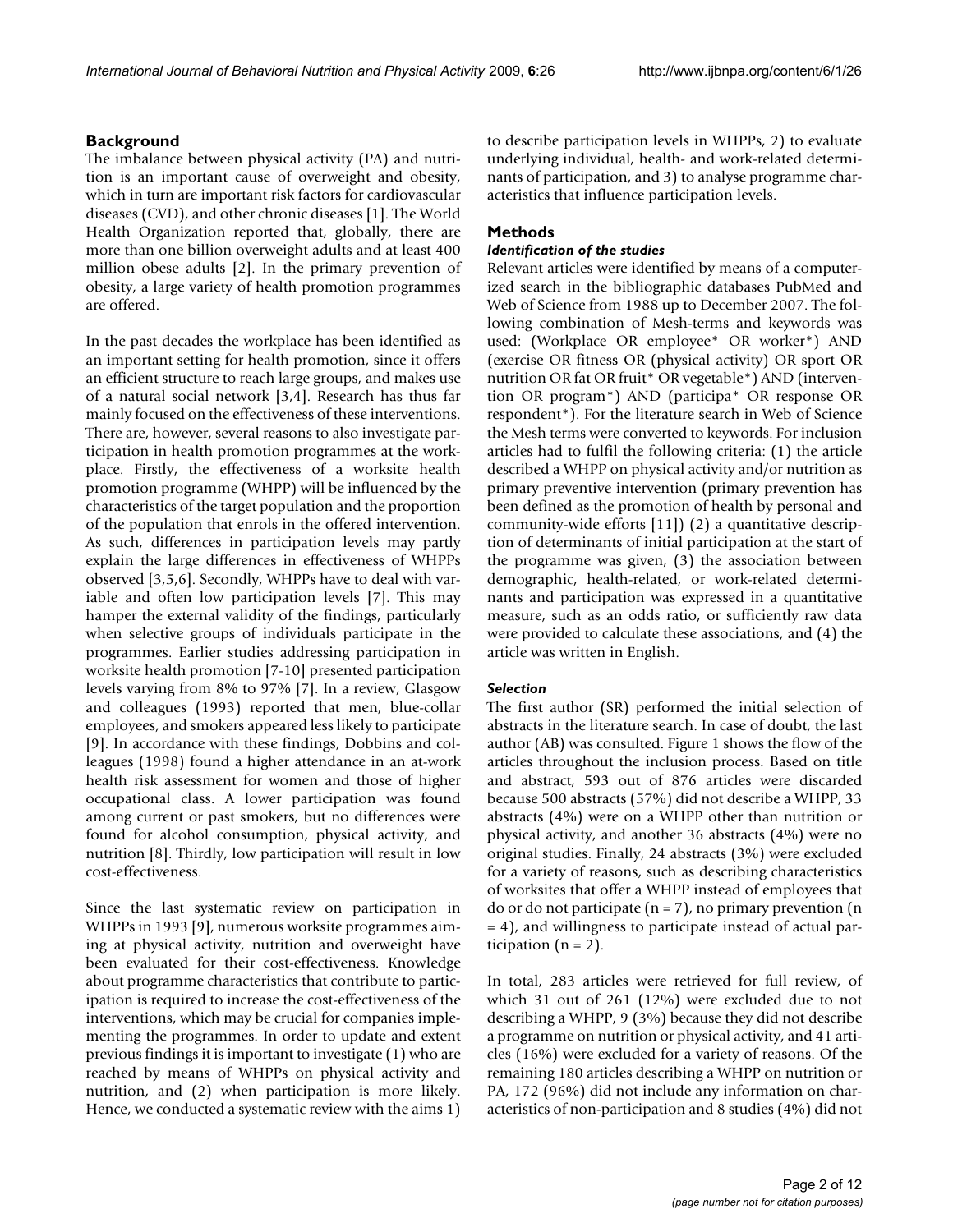

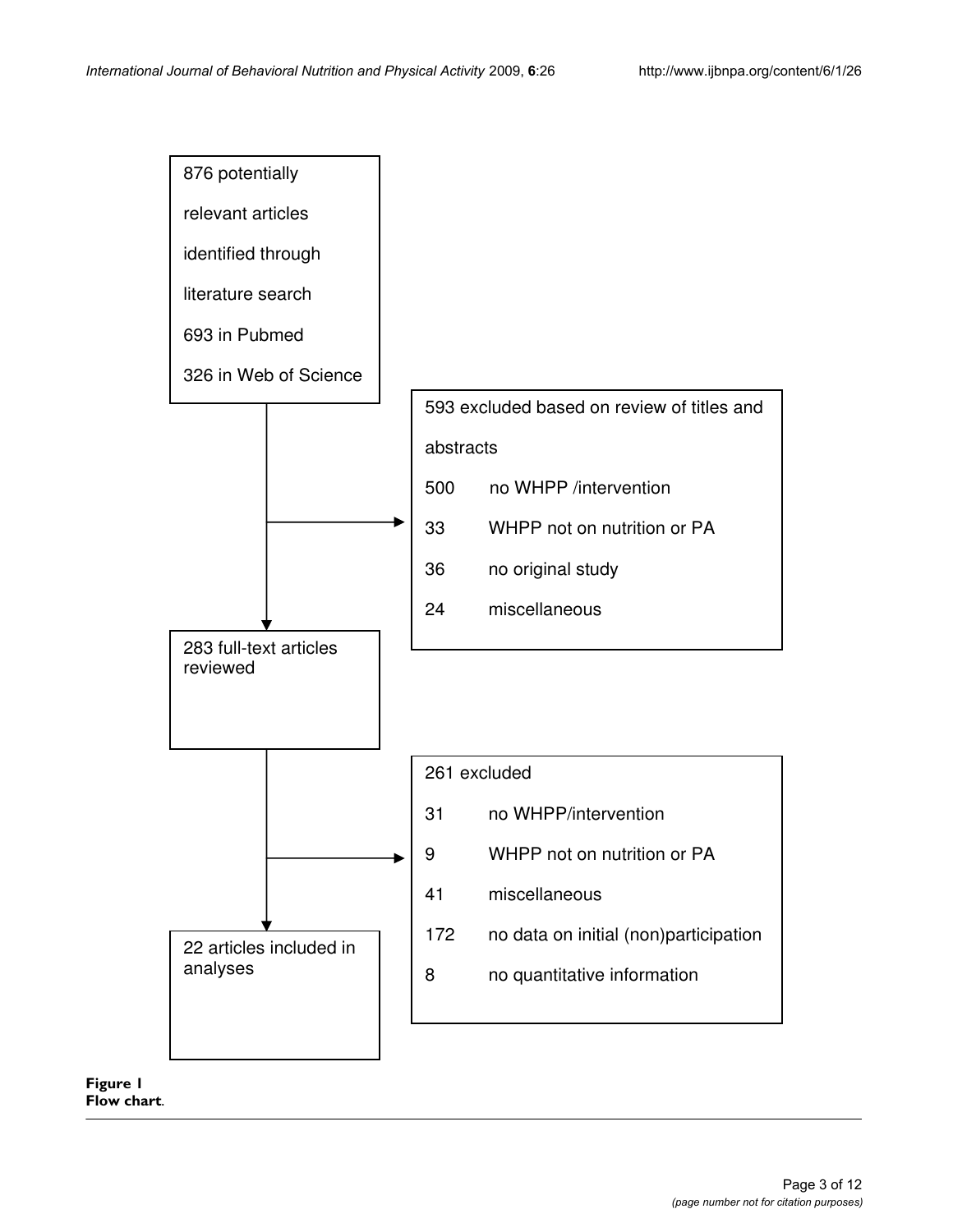include any quantitative information on these characteristics. Finally, 22 (9%) publications met our inclusion criteria.

# *Data extraction*

A data form was used to extract information on the number of participants, the target population, demographic (e.g. sex, marital status) as well as health- (e.g. physical activity, weight) and work-related (e.g. job type, company size) determinants of participation. Finally, programme characteristics as the availability of incentives, the requirement of paying a fee to participate, the programme type and the targeted behaviour were obtained. The first author (SR) performed the data extraction and the last author (AB) verified all extracted data. In case of doubt, data were discussed until agreement was reached.

After the data extraction, programmes were divided in three groups: (1) programmes with a fitness centre or exercise programme as main component, (2) with education or counselling as main component, (3) and multi-component programmes. One study evaluated a fitness centre programme next to a multi-component programme, and described the determinants of participation in both programmes separately [12]. The determinants of this study were considered separately for both programmes, resulting in 22 publications describing 23 studies.

# *Data analysis*

The first step in the data analysis was to express participation levels as a proportion of the number of eligible participants. Subsequently, the analysis focused on measures of association between determinants of participation and participation levels. In case no measures of association were included in the original article, available raw data in a 2 × 2 table were used to calculate an odds ratio and 95% confidence intervals for dichotomous or categorical measures, with odds ratios above and below 1 representing respectively higher and lower participation. A pooled odds ratio was calculated using a random effects model due to observed heterogeneity between studies. For continuous measures, the difference between means  $(Δ)$ among participants and non-participants was calculated and a Cohen's d value was calculated reflecting the standardized difference between means. A d-value of 0.2 was considered to represent a small difference, 0.5 a medium difference, and 0.8 a large difference. The influence of programme characteristics on participation level was analysed by a meta-analytical approach, pooling the participation numbers and total population numbers for the relevant programme characteristics.

# **Results**

Determinants of participation were reported in 10 studies with education or counselling as main component [1322], 6 studies on the introduction of a fitness centre or exercise facilities [12,23-27], and 7 studies describing a multi-component programme [12,28-33] (Tables 1, 2, 3). All 23 studies reported demographic factors [12-33], 11 (48%) health-related aspects [12,13,17,21,23-26,31,33], and 7 (30%) work-related determinants [14,17,18,22,29- 31]. The participation levels ranged from 10% to 64% [12], with a median of 33% (95% CI: 25%–42%).

The demographic determinants most often reported were sex (n = 22), age (n = 19), ethnicity (n = 10), education (n  $= 8$ ), marital status (n = 7), and income (n = 3) (Tables 1, 2, 3). Most studies reported a higher participation among women ( $n = 16$ ), of which 12 reached statistical significance [12,14,16,18-20,29-33]. In contrast, 6 studies found a higher participation among men [15,21,22,24- 26], of which 3 were statistically significant [15,24,26]. A higher participation among female employees was found for educational and multi-component programmes, but not for fitness centre facilities (Table 2).

Contradictory results were reported for age with both statistically significant higher by [13,18,28,31,33] and lower [12,20,24,27,32] participation levels among older employees. For marital status, five [16-18,29,33] out of seven studies found a higher participation level among married or cohabiting employees (of which two were statistically significant [16,33]). Two out of six studies that reported a higher participation level among Caucasian or white employees found a statistically significant difference in comparison with black or Hispanic employees [15,28]. None of the four studies reporting a lower participation among Caucasian or white employees reached statistical significance [12,26,29]. Concerning education and income, both positive and negative associations were reported. Four positive statistically significant associations were found for a higher education level [26,28,32,33], and one study reported a higher participation level for those with a lower education level [12]. One out of three studies showed a higher participation level among workers with a higher income [26].

A large variety of health-related determinants were addressed, most notably (over)weight  $(n = 6)$ , physical activity level ( $n = 5$ ), smoking ( $n = 3$ ), cholesterol level ( $n = 1$ = 3), general health/health risks (n = 3), blood pressure (n  $= 2$ ), and nutrition (n  $= 1$ ). For health-related determinants, there is no consistent evidence for a higher participation among healthier workers. Lewis (1996) reported contrary findings for the multi-component and fitness centre programme: a higher participation among employees with obesity and hypertension risk in the multi-component programme and a higher participation among those with a low fitness and obesity risk in the fitness centre intervention [12]. One study reported a higher partici-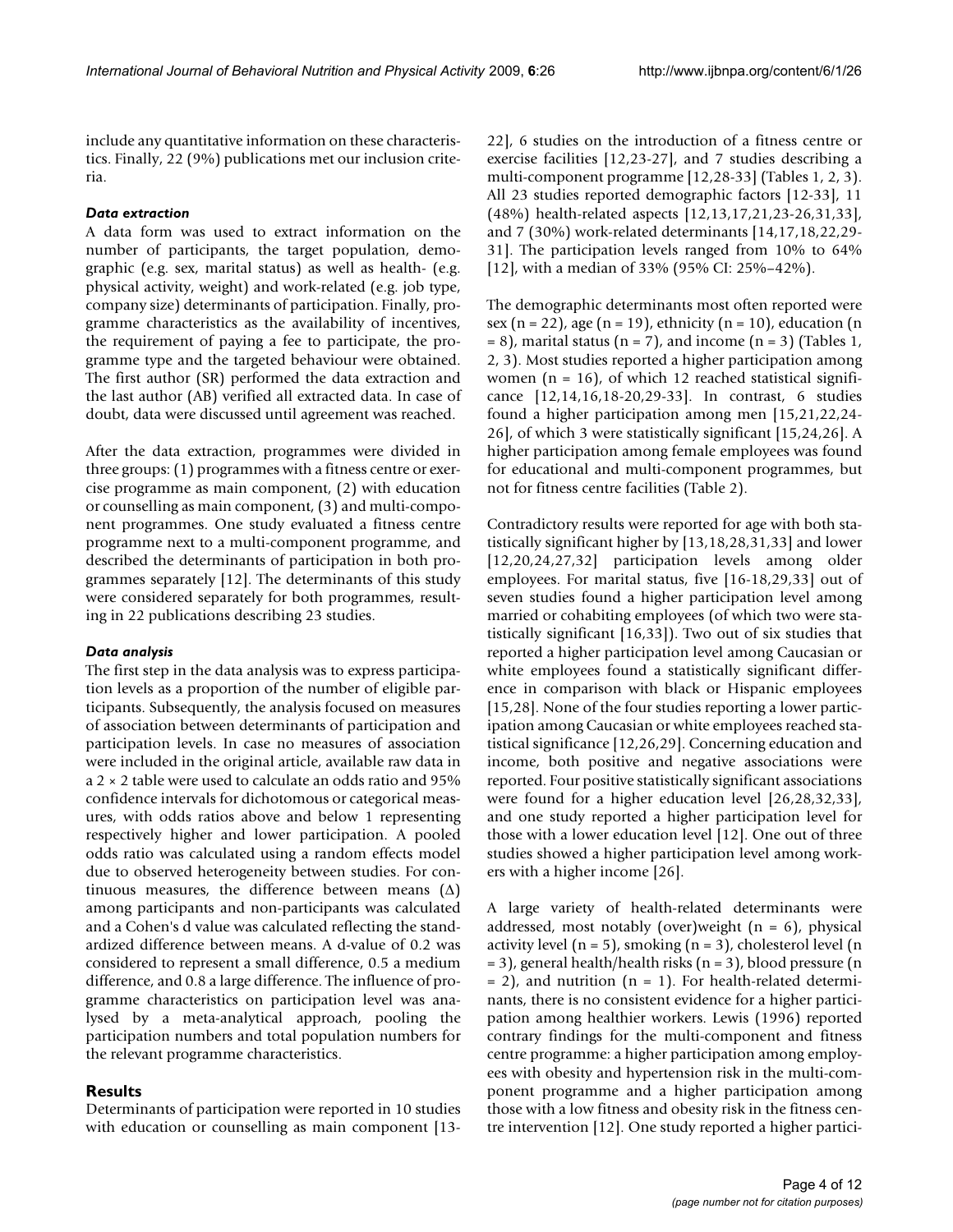| <b>Study</b>              | <b>Study</b><br>design            | <b>Study</b><br>population                                                                        | <b>Worksite health</b><br>promotion<br>programme                                                                                                                                                                                                                  | Participation<br>level                                                  | <b>Determinants</b><br>of participation                                                                                                                                                                              | <b>OR [95%CI]</b>                                                                                                                                                                                              |
|---------------------------|-----------------------------------|---------------------------------------------------------------------------------------------------|-------------------------------------------------------------------------------------------------------------------------------------------------------------------------------------------------------------------------------------------------------------------|-------------------------------------------------------------------------|----------------------------------------------------------------------------------------------------------------------------------------------------------------------------------------------------------------------|----------------------------------------------------------------------------------------------------------------------------------------------------------------------------------------------------------------|
| Franklin 2006 [16] cohort |                                   | Employees of an<br>insurance company<br>$(n = 960)$                                               | Daily e-mail<br>messages<br>with links self-<br>monitoring<br>on nutrition and<br>physical<br>activity over 6<br>months.                                                                                                                                          | 40% (n = 388)<br>$(n = 345)$<br>completed<br>baseline health<br>survey) | male gender<br>age (30-49)<br>age (50+)<br>white ethnicity<br>married<br>income, \$30.000-<br>\$59.999<br>income, > \$59.999                                                                                         | $0.34$ [0.24-0.49]*<br>$1.30$ $[0.72 - 2.33]$<br>$1.47$ [0.79-2.74]<br>$1.22$ [0.78-1.93]<br>$1.43$ [1.08-1.91]*<br>$1.50$ [1.08-2.09]*<br>$0.90$ [0.58-1.41]                                                  |
| Thomas 2006<br>$[20]$     | cohort                            | Government<br>employees<br>$(n = 3500)$                                                           | I information<br>session with goal<br>setting and<br>subsequent<br>pedometer use and<br>e-mail support<br>to increase<br>physical activity<br>over 4 weeks.                                                                                                       | $34\%$ (n = 1195)<br>$(n = 927$ provided<br>demographic<br>information) | male gender<br>age (30-49)<br>age (50+)                                                                                                                                                                              | 0.46 $[0.39 - 0.54]$ *<br>$0.73$ [0.60-0.89]*<br>$0.82$ [0.66-1.02]                                                                                                                                            |
| McCarty 2005<br>[19]      | cohort                            | Employees of a<br>health care system<br>$(n = 6539)$                                              | Self-monitoring<br>and weekly e-mail<br>support<br>to increase<br>physical activity<br>and<br>a healthy diet over<br>a 16-week period                                                                                                                             | $17\%$ (n = 1129)                                                       | male gender                                                                                                                                                                                                          | $0.10$ $[0.08 - 0.14]$ <sup>*</sup>                                                                                                                                                                            |
| Marshall 2003<br>[17]     | <b>RCT</b>                        | University<br>employees<br>$(n = 1409,$ results<br>on<br>$n = 800$ responded<br>to questionnaire) | 8 week<br>programme with<br>printed (II)<br>or website (12)<br>education<br>and 4<br>reinforcement<br>moments<br>respectively by<br>letter and e-mail.                                                                                                            | 46% (n = 655)                                                           | male gender<br>age (yrs, mean)<br>intermediate or high<br>education<br>married<br>BMI (kg/m <sup>2</sup> , mean)<br>good or excellent<br>general health<br>full-time<br>employment<br>academic job<br>classification | 0.77 [0.53-1.10]<br>$\Delta$ = 0 yrs; d = 0.00<br>$0.70$ $[0.46 - 1.07]$<br>$1.15$ [0.78-1.70]<br>$\Delta$ = 1 kg/m <sup>2</sup> ; d =<br>0.14<br>$0.69$ [0.37-1.27]<br>0.69 [0.41-1.16]<br>$0.79$ [0.55-1.14] |
| Cornfeld 2002<br>$[15]$   | cohort                            | Employees and<br>spouses of 6<br>companies<br>$(n = 21396)$                                       | I-time health risk<br>assessment<br>with personalized<br>feedback<br>letters on cancer<br>risk factors                                                                                                                                                            | $21\%$ (n = 4395)                                                       | male gender<br>age (yrs, mean)<br>Caucasian ethnicity                                                                                                                                                                | $1.16$ $[1.09 - 1.24]$ *<br>P: 44.8; all: 43.0<br>4.05 [3.52-4.67]*                                                                                                                                            |
| Gold<br>2000<br>$[2]$     | nonrandomized<br>controlled trial | Employees of 6<br>organizations from<br>the private and<br>public sector<br>$(n = 1741)$          | Education<br>materials, followed<br>by 6-monthly<br>telephone<br>counselling<br>sessions for 12 to<br>24<br>months on 7 risk<br>areas (physical<br>activity,<br>nutrition, weight,<br>smoking, stress<br>management,<br>back care, and<br>cholesterol<br>control) | $35\%$ (n = 607)                                                        | male gender<br>age (yrs, mean)<br># health risks<br>(lifestyle areas,<br>$0 - 13$                                                                                                                                    | $1.13$ [0.93-1.38]<br>$\Delta$ = -1 yr<br>$\Delta$ = -0.34 health<br>risks*                                                                                                                                    |

# **Table 1: Participation levels and determinants of participation in educational or counselling worksite health promotion programmes**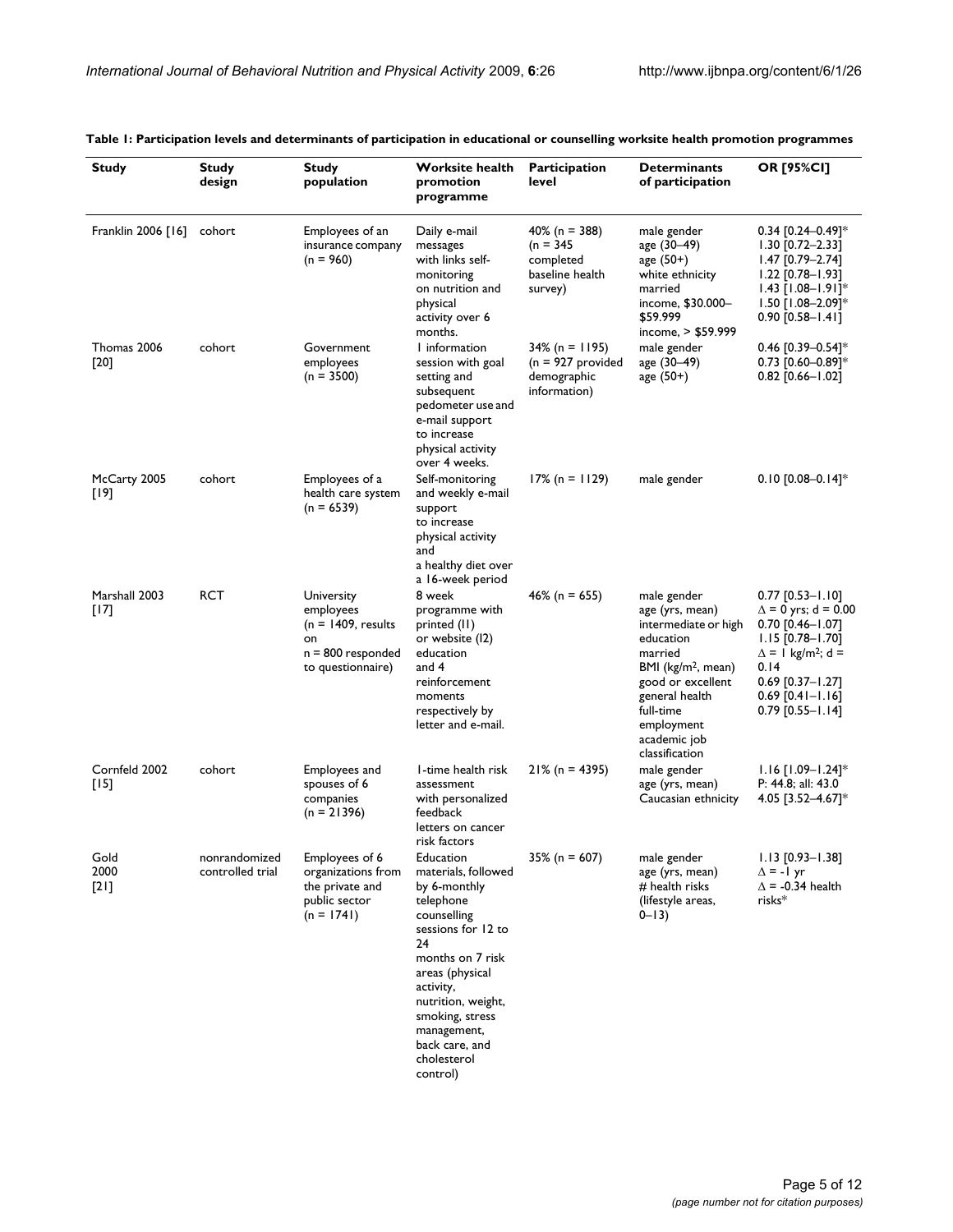| <b>Blake</b><br>1996<br>[14] | cohort<br>community<br>intervention trial | Employees in<br>businesses<br>participating<br>in the Minnesota<br>Heart Health<br>Program<br>intervention<br>$(n = 17626)$ | 3 exercise<br>competitions<br>between<br>companies with<br>recording the<br>type and minutes<br>of daily exercise.                                 | $37\%$ (n = 6495)                     | male gender<br>company size, 45-<br>500 employees<br>company size, > 500<br>employees                                                         | $0.28$ [0.26-0.31] <sup>*</sup><br>$0.22$ [0.19-0.25]*<br>$0.09$ [0.08-0.10]*                                                                                                       |
|------------------------------|-------------------------------------------|-----------------------------------------------------------------------------------------------------------------------------|----------------------------------------------------------------------------------------------------------------------------------------------------|---------------------------------------|-----------------------------------------------------------------------------------------------------------------------------------------------|-------------------------------------------------------------------------------------------------------------------------------------------------------------------------------------|
| Hooper 1995<br>$[22]$        | cross-sectional                           | University<br>employees and<br>spouses<br>$(n = 338)$                                                                       | Self-monitoring to<br>increase<br>physical activity<br>over<br>a period of 20<br>weeks.                                                            | $30\%$ (n = 103)                      | male gender<br>higher education<br>white ethnicity<br>married<br>full-time<br>employment<br>faculty employees                                 | $1.20$ [0.70-2.07]<br>$1.06$ [0.66-1.71]<br>$1.18$ [0.45-3.11]<br>$0.91$ $[0.50 - 1.66]$<br>$1.86$ [1.01-3.43]*<br>$0.68$ $[0.40 - 1.13]$                                           |
| Baer<br>1993<br>$[13]$       | Nonrandomized<br>controlled trial         | Management-level<br>male employees<br>with<br>elevated total<br>cholesterol levels<br>$(n = 70)$                            | An individual<br>instruction,<br>every 3 months<br>group meetings,<br>and monthly<br>telephone support<br>to<br>decrease<br>cholesterol level.     | $47\%$ (n = 33)                       | age (yrs, mean)<br>aerobic activity<br>(days/wk, mean)<br>cholesterol level ><br>6.17<br>weight (kg, mean)<br>% body fat (mean)<br>non smoker | $\Delta$ = 9 yrs <sup>*</sup> ; d =<br>2.55<br>$\Delta$ = 0 days/wk; d =<br>0.00<br>$14.3$ [4.2-50.0]*<br>$\Delta$ = 1 kg; d = 0.39<br>$\Delta$ = 1%; d = 0.24<br>3.00 [0.56-16.03] |
| Mavis<br>1992<br>[18]        | cross-sectional                           | Stratified sample of<br>university<br>employees<br>$(n = 110$ invited,<br>81% response)                                     | Health fair and<br>health habit<br>modification<br>programmes on<br>exercise, weight<br>control,<br>stress management<br>and smoking<br>cessation. | $25%$ of<br>respondents<br>$(n = 22)$ | male gender<br>age (yrs, mean)<br>married/cohabiting<br>income above<br>\$30.000<br>faculty employees<br>(vs clerical/support)                | $0.30$ [0.11-0.83]*<br>$\Delta$ = 5.6*<br>$1.89$ [0.70-5.11]<br>$0.62$ [0.19-2.03]<br>$0.11$ [0.02-0.60]*                                                                           |

| Table 1: Participation levels and determinants of participation in educational or counselling worksite health promotion programmes |  |  |  |
|------------------------------------------------------------------------------------------------------------------------------------|--|--|--|
|------------------------------------------------------------------------------------------------------------------------------------|--|--|--|

pation those with an elevated cholesterol level in a nutrition programme [13]. Some studies reported a higher participation level among those with less health risks [21,25], and those with less sick leave [24].

Work-related determinants studied were job type  $(n = 5)$ , employment (full/part-time) ( $n = 3$ ), company size ( $n =$ 1), and work shift ( $n = 1$ ). The only statistically significant associations were a higher participation among white-collar or workers with secure contracts [30,31], fulltimeworkers [22,31], and employees in smaller companies [14]. A lower participation level was found for those with shift work [29].

In Table 4 the pooled ORs for the demographic determinants are provided. In accordance with the individual studies described above, a statistically significantly higher participation level among female workers was found (OR = 1.67, 95%CI: 1.25–2.27). After stratifying by programme type, no difference between male and female workers was observed in the fitness centre studies (OR = 1.02, 95%CI: 0.68–1.53) as compared to education/counselling and multi-component studies (OR = 2.00, 95%CI: 1.43–2.78). A significant higher participation level was found for married/cohabiting workers compared to other (OR = 1.25, 95% CI: 1.05–1.48). Age, education, and income had no effect on participation.

Table 5 shows higher participation levels in programmes offering incentives, and in multi-component interventions. No difference in participation levels was found between programmes requiring a fee and programmes with free participation. The difference in mean participation level between studies aimed at physical activity and studies aimed at multiple behaviours reached statistical significance.

# **Discussion**

In this systematic review, participation levels in health promotion interventions at the workplace were typically below 50%. A large variation in participation levels and determinants of initial participation in worksite health promotion was shown, and except for sex few statistically significant associations with initial participation were found. Female workers had a higher participation than men, but this difference was not observed for interventions consisting of fitness centre programmes. In addition, the review showed that programs that provide (1) incentives, (2) offer a multi-component strategy, (3) focus on multiple behaviours rather than on physical activity only have a higher overall participation level.

A major reason for choosing the worksite as setting for health promotion is the possibility to reach large groups [7,9]. It is striking that the differences between participa-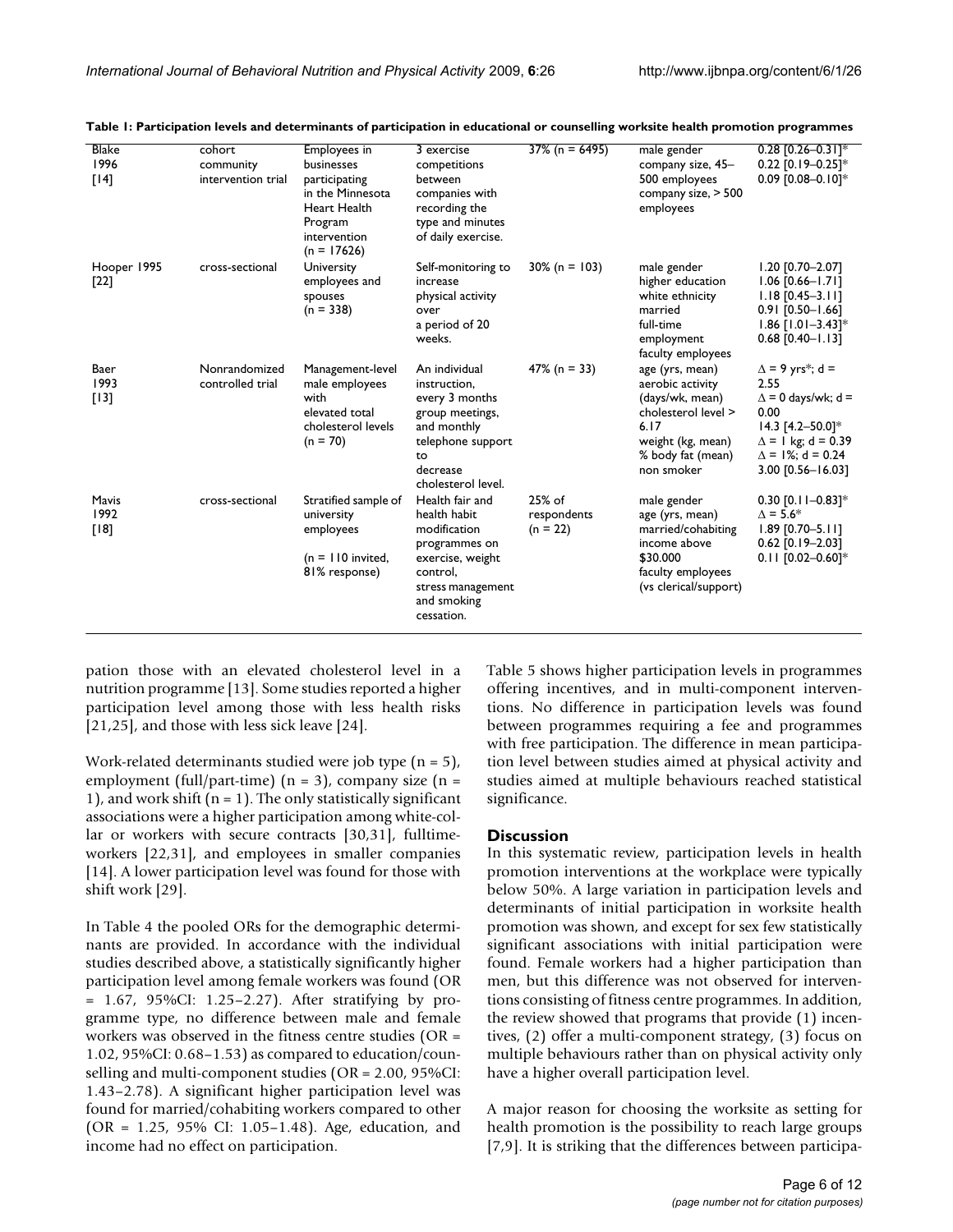| <b>Study</b>                 | <b>Study</b><br>design | <b>Study population</b>                                                                                                                                                                                              | <b>Worksite health</b><br>promotion<br>programme                                            | Participation<br>level                     | Determinants of<br>participation                                                                                                                                                                                                                                                                                                         | <b>OR [95%CI]</b>                                                                                                                                                     |
|------------------------------|------------------------|----------------------------------------------------------------------------------------------------------------------------------------------------------------------------------------------------------------------|---------------------------------------------------------------------------------------------|--------------------------------------------|------------------------------------------------------------------------------------------------------------------------------------------------------------------------------------------------------------------------------------------------------------------------------------------------------------------------------------------|-----------------------------------------------------------------------------------------------------------------------------------------------------------------------|
| Lechner<br>1997<br>$[23]$    | cohort                 | Stratified sample of<br>participants and<br>non-participants from<br>3 companies                                                                                                                                     | Fitness programme<br>with supervised fitness<br>exercises twice a<br>week for I hour.       | 53% of stratified<br>sample<br>$(n = 415)$ | male gender<br>age (yrs, mean)<br># sick days<br>(days, mean)                                                                                                                                                                                                                                                                            | $0.77$ [0.53-1.12]<br>$\Delta$ = -1.1 yrs; d = -<br>0.14<br>$\Delta$ = -1.93 days                                                                                     |
|                              |                        | (police force, chemical<br>industry and banking)                                                                                                                                                                     |                                                                                             |                                            |                                                                                                                                                                                                                                                                                                                                          |                                                                                                                                                                       |
|                              |                        | $(n = 900, 98\%)$<br>response)                                                                                                                                                                                       |                                                                                             |                                            |                                                                                                                                                                                                                                                                                                                                          |                                                                                                                                                                       |
| Lewis<br>1996<br>$[12]$      | cohort                 | Employees of a<br>petrochemical<br>R&D company                                                                                                                                                                       | Fitness centre                                                                              | fitness centre:<br>$10\%$ (n = 151)        | male gender<br>age, 31–50<br>age, 50+<br>higher education<br>white ethnicity<br>low fitness risk<br>low obesity risk                                                                                                                                                                                                                     | $0.53$ [0.38-0.75]*<br>$0.53$ [0.35-0.79] <sup>*</sup><br>$0.43$ [0.25-0.75]*<br>$0.88$ [0.56-1.37]<br>$0.82$ [0.54-1.23]<br>2.53 [1.52-4.21]*<br>$1.67$ [1.05–2.66]* |
| Heaney<br>1995<br>$[26]$     | cohort                 | newly hired insurance<br>company employees<br>$(n = 294)$                                                                                                                                                            | Membership of a<br>company's fitness<br>centre<br>within first year of<br>employment.       | $19\%$ (n = 55)                            | male gender<br>age, 31-40<br>age, $> 40$<br>education some<br>college<br>education college<br>graduate<br>white ethnicity<br>married<br>pay grade 7–13<br>pay grade above 14<br>normal SBP<br>normal DBP<br>< 20% overweight<br>11-20% overweight<br>$1-2 \times$ /wk physical<br>activity<br>> 2×/wk physical<br>activity<br>non smoker | $2.04*$<br>1.71<br>0.90<br>0.85<br>$2.29*$<br>0.66<br>0.90<br>$4.29*$<br>$7.08*$<br>0.86<br>1.75<br>1.06<br>1.05<br>0.85<br>1.04<br>1.37                              |
| Steinhardt<br>1992<br>$[27]$ | cohort                 | Employees of an oil<br>company ( $n = 2000$ )<br>(76% of the<br>participants ( $n = 400$ )<br>and 88% of a random<br>sample of non-<br>participants                                                                  | Membership of a<br>company's fitness<br>centre<br>within the first 6<br>months of existence | $26\%$ (n = 526)                           | within questionnaire<br>respondents:<br>male gender<br>age, 30–49<br>age, $50+$                                                                                                                                                                                                                                                          | $0.89$ [0.64-1.05]<br>$0.66$ [0.45-0.97] <sup>*</sup><br>$0.32$ [0.18-0.56]*                                                                                          |
| Lynch<br>1990<br>$[24]$      | cohort                 | $(n = 246)$ completed<br>the questionnaire)<br>Employees of an<br>insurance company<br>$(n = 8069)$                                                                                                                  | Membership of a<br>company's fitness<br>centre,<br>within the first 2 yrs of<br>existence.  | $28\%$ (n = 2232)                          | male gender<br>age men (yrs, mean)<br>age women<br>(yrs, mean)<br>sick leave men<br>(days, mean)<br>sick leave women<br>(days, mean)                                                                                                                                                                                                     | $1.62$ [1.47–1.79]*<br>$\Delta$ = -1.0 yrs <sup>*</sup><br>$\Delta$ = -5.3 yrs*<br>$\Delta$ = -0.63 days*<br>$\Delta$ = -0.93 days*                                   |
| Shephard<br>1980<br>$[25]$   | cross-<br>sectional    | Employees of a foods<br>corporation ( $n = 2400$ )<br>$(76% \text{ of the})$<br>participants<br>$(n = 409$ and $44\%$ of a<br>random sample of<br>non-participants<br>$(n = 374)$<br>completed the<br>questionnaire) | Physical assessment<br>and membership of<br>the<br>company's health<br>fitness centre.      | $22\%$ (n = 535)                           | male gender<br>age, 30-49<br>age, 50+<br>activity past 3 months<br>(mean), m<br>activity past 3 months<br>(mean), f<br>health rating (mean) m<br>health rating (mean) f                                                                                                                                                                  | $1.07$ [0.89-1.30]<br>$1.72$ [1.37-2.17]*<br>$1.14$ [0.85-1.52]<br>$\Delta$ = 0.16<br>$\Delta$ = 0.23<br>$\Delta$ = 0.12<br>$\Delta$ = 0.3*                           |

**Table 2: Participation levels and determinants of participation in worksite health promotion programmes offering access to a fitness programme**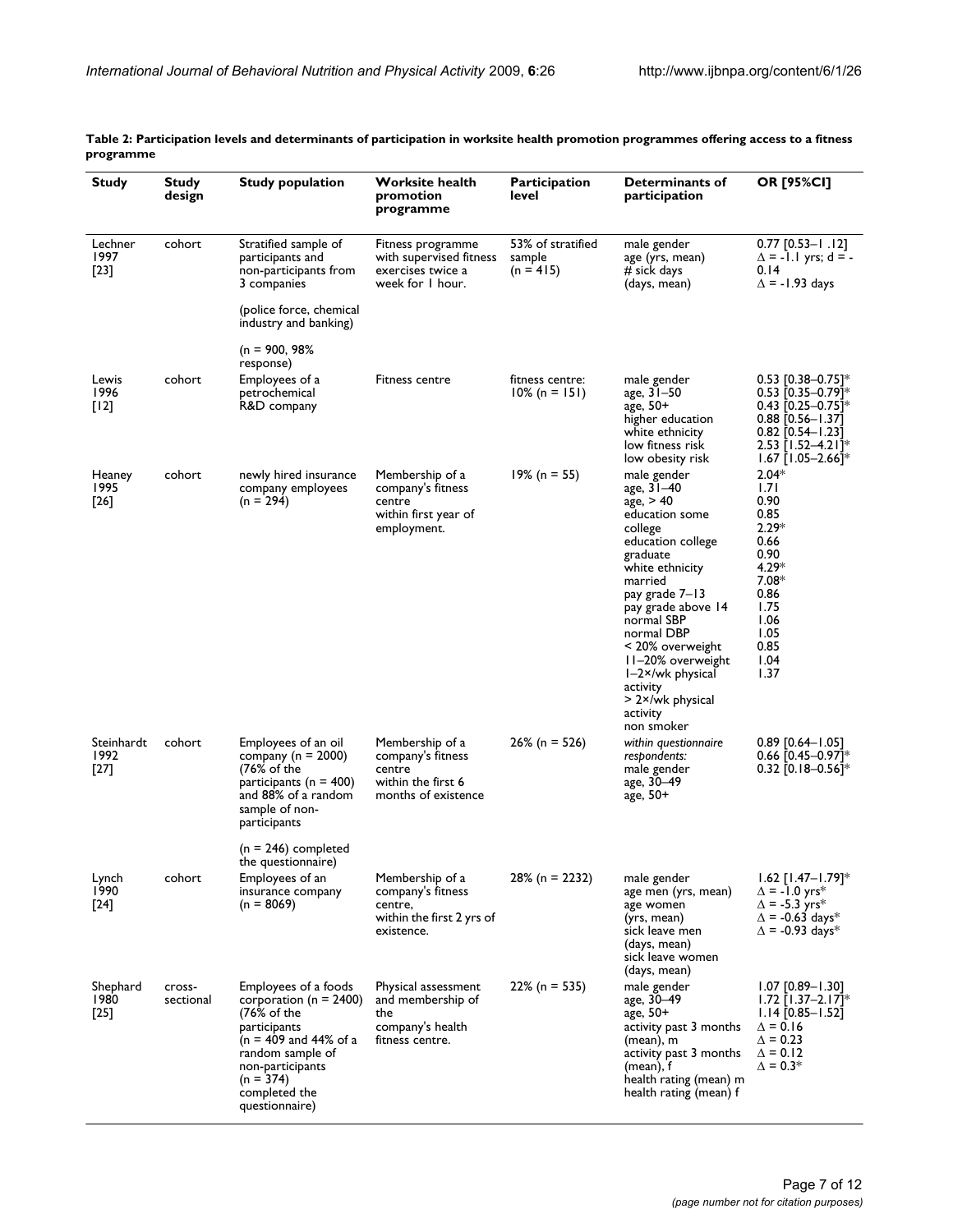| <b>Study</b>               |                           | Study design Study population                                                                          | Worksite health<br>promotion<br>programme                                                                                                                                                                                                             | <b>Participation level</b>             | Determinants of<br>participation                                                                                                                                                            | <b>OR [95%CI]</b>                                                                                                                                                                                                                                       |
|----------------------------|---------------------------|--------------------------------------------------------------------------------------------------------|-------------------------------------------------------------------------------------------------------------------------------------------------------------------------------------------------------------------------------------------------------|----------------------------------------|---------------------------------------------------------------------------------------------------------------------------------------------------------------------------------------------|---------------------------------------------------------------------------------------------------------------------------------------------------------------------------------------------------------------------------------------------------------|
| Stein<br>2000<br>$[31]$    | cohort<br>(adjusted data) | Benefit-eligible<br>hospital employees<br>$(n = 2421)$                                                 | Health risk<br>assessment with<br>results converted<br>to dollar equivalents,<br>plus a series of health<br>promotion activities<br>on physical activity,<br>weight, nutrition,<br>smoking, and stress<br>management<br>for variable time<br>periods. | 29%                                    | male gender<br>age 25–34<br>age 35–44<br>age 45-54<br>age 55+<br>white ethnicity<br>not at risk (body fat)<br>not at risk<br>(cholesterol)<br>full-time employment<br>salary worker         | 0.38 [0.30-0.50]*<br>$1.30$ [1.03-1.62] <sup>*</sup><br>$1.43$ [0.91-2.22]<br>$1.79$ [1.46-2.16] <sup>*</sup><br>$1.16$ [1.13–1.17]*<br>$1.28$ [0.86-1.92]<br>$PR = 0.42$<br>$PR = 0.69$<br>$1.79$ [1.41-2.22]*<br>$1.54$ [1.27–1.89]*                  |
| Lerman<br>1996<br>[33]     | cohort                    | Career army<br>personnel and<br>spouses<br>(n=not available)                                           | A 4-day vacation<br>programme with<br>lectures,<br>workshops, and<br>access to sport<br>facilities.                                                                                                                                                   | not available<br>$(n = 353)$           | male gender<br>age 30–39<br>age, 40+<br>married<br>intermediate<br>education<br>higher education<br>non smoker                                                                              | $0.67*$<br>$1.66*$<br>$2.21*$<br>$4.14*$<br>0.77<br>$1.70*$<br>$4,81*$                                                                                                                                                                                  |
| Lewis<br>1996<br>$[12]$    | cohort                    | Employees of a<br>petrochemical<br>R&D company<br>$(n = 2290)$                                         | Health risk<br>assessment, fitness<br>centre, and<br>education classes on<br>physical activity,<br>weight, nutrition,<br>smoking, stress-<br>management<br>and blood pressure<br>during a period of 2<br>yrs.                                         | wellness programme:<br>64% (n = 1471)  | male gender<br>age, 31–50<br>age, 50+<br>higher education<br>white ethnicity<br>low fitness risk<br>low nutrition risk<br>low cholesterol risk<br>low obesity risk<br>low hypertension risk | $0.34$ [0.28-0.43]*<br>$0.66$ [0.51-0.85] <sup>*</sup><br>$0.57$ [0.42-0.77]*<br>$0.75$ [0.59-0.96]*<br>$0.97$ [0.78-1.21]<br>$1.45$ [1.09-1.94] <sup>*</sup><br>$0.91$ [0.56-1.50]<br>$0.85$ [0.66-1.09]<br>$0.25$ [0.15-0.43]*<br>$0.41$ [0.18-0.94]* |
| Sorensen<br>1996<br>[30]   | cRCT<br>(adjusted data)   | Random sample of<br>employees of<br>intervention<br>worksites in the<br>WellWorksTrial<br>$(n = 2767)$ | Cancer-prevention<br>intervention with<br>several<br>activities on individual<br>and organizational<br>level on nutrition,<br>smoking,<br>occupational<br>safety for a 2-yr<br>period.                                                                | nutrition programme:<br>49% (n = 1224) | male gender<br>white collar worker<br>vs. crafts/labourers                                                                                                                                  | $0.45$ [0.36-0.56] <sup>*</sup><br>$1.52$ [1.23-1.89]*                                                                                                                                                                                                  |
| Knight<br>1994<br>$[32]$   | cohort                    | University employees<br>with 2 yrs<br>of continuous<br>employment<br>$(n = 4972)$                      | Health screens and<br>lifestyle improvement<br>programmes on<br>smoking cessation,<br>weight control, stress<br>management,<br>nutrition education,<br>fitness and<br>blood pressure.                                                                 | 63% (n = 3122)                         | male gender<br>age, 35–54<br>age, $> 55$<br>higher education<br>white ethnicity                                                                                                             | 0.48 $[0.42 - 0.54]$ *<br>$0.96$ [0.85-1.08]<br>$0.64$ [0.52-0.79]*<br>$1.22$ [1.09-1.37]*<br>$1.12$ [0.99-1.25]                                                                                                                                        |
| Henritze<br>1992<br>$[29]$ | cohort                    | Food Company<br>employees<br>$(n = 1320)$                                                              | Health screening<br>followed by a variety<br>of programmes<br>during a 8-wk period:<br>exercise equipment,<br>and classes on<br>activity, nutrition,<br>hypertension and<br>smoking.                                                                  | 52% (n = 692)                          | male gender<br>age (yrs, mean)<br>Caucasian ethnicity<br>married<br>shift work                                                                                                              | $0.57$ [0.43-0.76]*<br>P: 42.6 all workers:<br>43.0<br>$0.83$ [0.60-1.15]<br>$1.13$ [0.87-1.48]<br>$0.57$ [0.45-0.73]*                                                                                                                                  |
| Brill<br>1991<br>$[28]$    | cohort                    | Teachers in schools<br>$(n = 11830)$                                                                   | Health screen<br>followed by 10-wk<br>program<br>with exercise<br>sessions and<br>health education<br>classes.                                                                                                                                        | $33\%$ (n = 3873)                      | male gender<br>age, 36–50<br>age 50+<br>higher education<br>white ethnicity                                                                                                                 | $0.95$ $[0.86 - 1.04]$<br>$1.50$ [1.37-1.64] <sup>*</sup><br>$1.34$ [1.21-1.49]*<br>$1.76$ [1.56-2.00]*<br>$2.04$ [1.88-2.21]*                                                                                                                          |

**Table 3: Participation levels and determinants of participation in multi-component worksite health promotion programmes**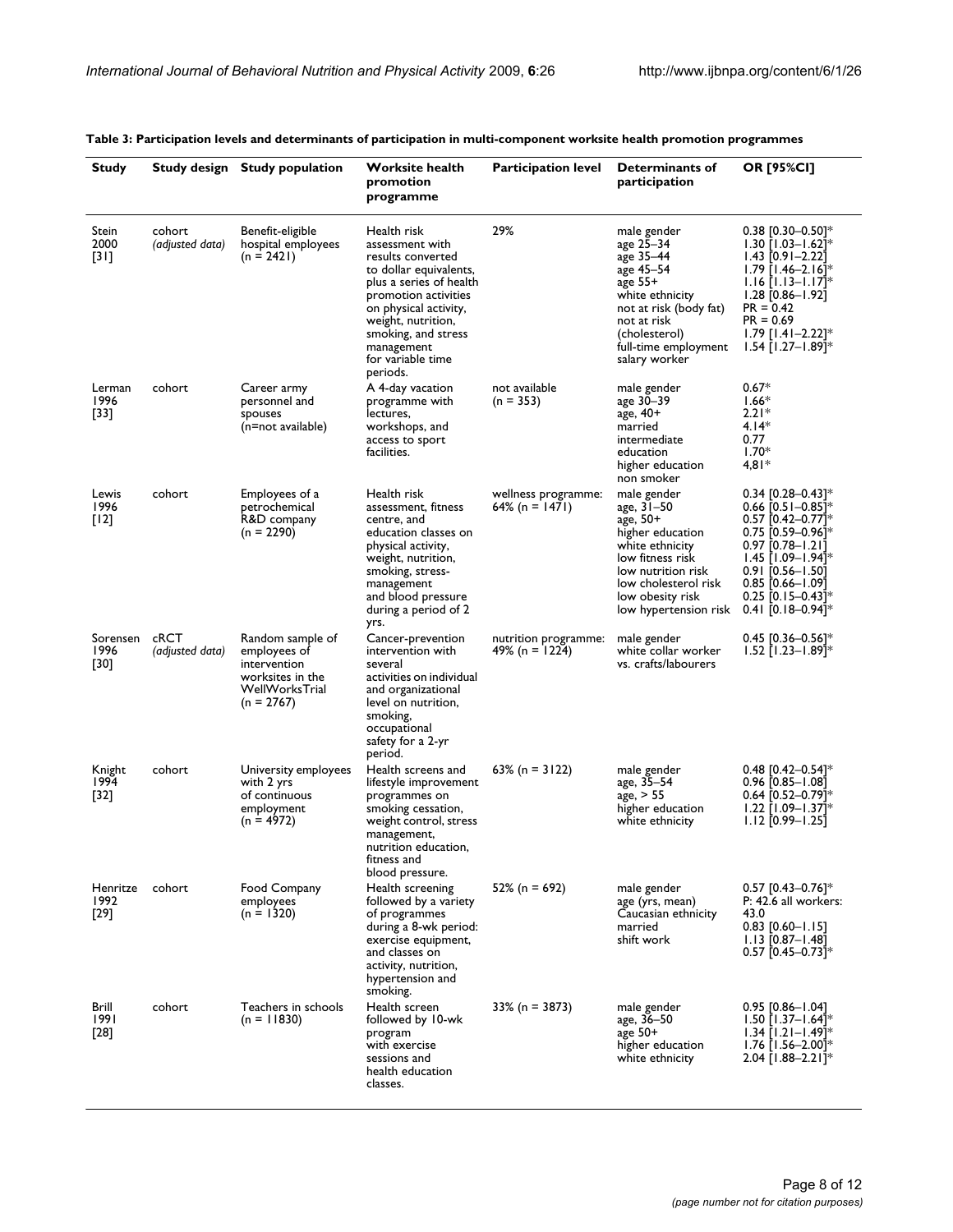| determinant         |                                   | studies (n)* | Pooled OR [95%CI] |                                    |  |
|---------------------|-----------------------------------|--------------|-------------------|------------------------------------|--|
| sex                 | (female:male)                     | 20           | 1.67              | $[1.25 - 2.27]$                    |  |
| age<br>age          | (middle:young)<br>(old:young)     | 8<br>8       | 0.93<br>0.76      | $[0.71 - 1.24]$<br>$[0.54 - 1.06]$ |  |
| education<br>income | (moderate/high:low)<br>(high:low) | 6<br>2       | 1.04<br>0.86      | $[0.77 - 1.40]$<br>$[0.56 - 1.31]$ |  |
| ethnicity           | (white:other)                     | 9            | 1.33              | $[0.91 - 1.95]$                    |  |
| marital status      | (married:other)                   | 5            | 1.25              | $[1.05 - 1.48]$                    |  |

**Table 4: Pooled odds ratios and corresponding 95% confidence intervals for participation levels for specific demographic determinants**

\* The total number of studies included in this table varies per characteristic. For each demographic characteristic, only studies enabling to calculate OR's and CI's are included.

tion levels were large, with mainly low participation levels, but also levels up to 64%. The large variation is comparable to the findings of Glasgow and colleagues (1993), who found participation levels ranging from 20% to 76%. The authors noticed that attending a single screening does not require much commitment [9]. In our review, we included only studies evaluating interventions aimed at physical activity and/or nutrition, and therefore excluded studies evaluating only a single health risk assessment (HRA). The median participation level found in a review on 24 studies by Bull and colleagues (2003) was higher than the median reported in this review (61% versus 34%) [7]. It is not clear if Bull and colleagues included studies evaluating a HRA.

The findings on determinants of participation are in accordance with the review of Glasgow and colleagues [9]. The overall view is that female employees are more likely to participate in health promotion programmes than male employees.

After pooling, an overall higher participation level for married employees was found. All other demographic characteristics showed no consistent pattern. Only for age, there appeared to be a trend with a higher participation among younger employees, and lowest participation level among the oldest age group. As mentioned, just few statistically significant associations for health- and workrelated determinants were found. Several studies have reported higher participation in smaller worksites albeit without providing quantitative information [34,35]. This finding is supported in this review by the included study of Blake and colleagues (1996) [14]. No pooled ORs were calculated for the health- and work-related determinants due to the large variation in definition of determinants and programmes evaluated.

More than 80% of the studies evaluating a WHPP on nutrition or PA did not report any determinants of nonparticipants. In 1993, Glasgow and colleagues already recommended that future studies should report participation levels, the number of employees entering the programme, and demographic information [9]. This information is needed to gain insight in potentially selective participation and external validity. Just few studies included information on educational level and income. Since unhealthy

|  |  |  |  | Table 5: Pooled participation levels and corresponding 95% confidence intervals for study characteristics |  |  |
|--|--|--|--|-----------------------------------------------------------------------------------------------------------|--|--|
|--|--|--|--|-----------------------------------------------------------------------------------------------------------|--|--|

| study characteristics | number of studies (n)* | number of participants (n) | mean (%) [95% CI] |                     |
|-----------------------|------------------------|----------------------------|-------------------|---------------------|
| incentive             | 9                      | 11960                      | 33.5%             | $[33.3\% - 33.8\%]$ |
| no incentive          | $\overline{13}$        | 18060                      | 30.7%             | $[30.5\% - 30.9\%]$ |
| fee                   | 4                      | 4053                       | 32.2%             | $[31.8\% - 32.7\%]$ |
| no fee                | 18                     | 26740                      | 31.7%             | $[31.5\% - 31.9\%]$ |
| education/counselling | 10                     | 15022                      | 28.0%             | $[27.8\% - 28.2\%]$ |
| fitness               | 6                      | 3914                       | 25.8%             | $[25.4\% - 26.1\%]$ |
| multi-component       | 6                      | 11084                      | 43.3%             | $[42.9\% - 43.3\%]$ |
| physical activity     | 10                     | 6474                       | 29.2%             | $[28.9\% - 29.5\%]$ |
| multiple behaviours   | 2                      | 23546                      | 32.6%             | $[32.4\% - 32.8\%]$ |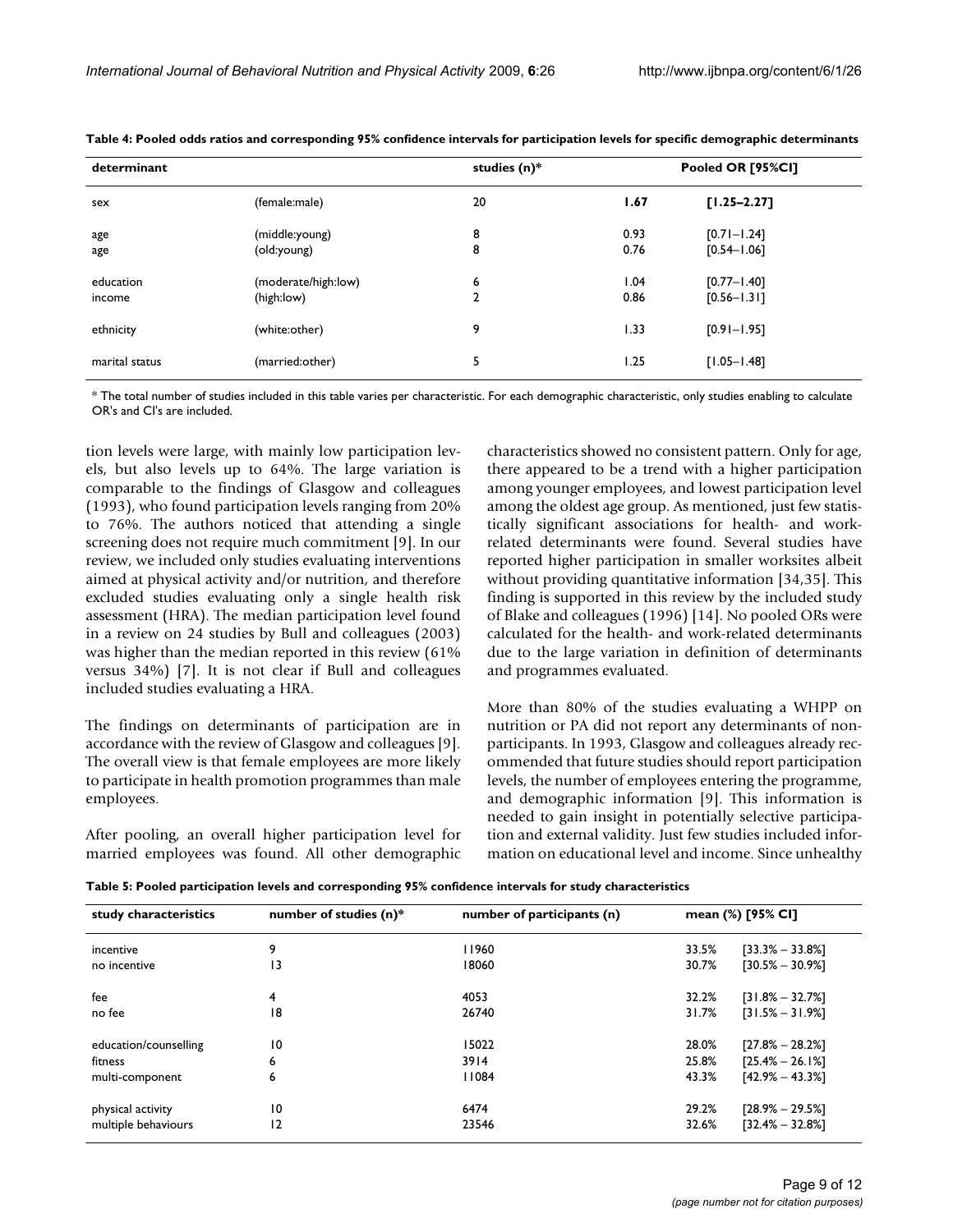lifestyles are more common among lower socio-economic groups, it is important to get insight in the reach (and effectiveness) in these specific groups. Information on determinants should be an essential aspect of a process evaluation. In the RE-AIM framework for the evaluation of the public health impact of health promotion interventions, the 'reach' dimension is included which is measured by comparing records of participants and complete sample information for a defined population, in this case the worksite [36]. In the recent CONSORT statements it is emphasized to include information on the eligible participants in order to increase the validity [37].

In total, 64 out of 130 (49%) associations between determinants and participation did not reach statistical significance. These null associations may be the result of a small sample size and lack of statistical power, and the presence of another risk factor or confounder [38]. It is not likely that most null associations are explained by the sample size or confounding, because most studies had sample sizes larger than 500 subjects, and most ORs were calculated by means of univariate analysis. Thus, the lack of a clear health-related selection in participation suggests that WHPPs are able to reach those most-at-risk and, hence, provide a valuable setting.

After stratification of the demographic determinants by programme type, it appeared that fitness centre studies do not suffer from a lower participation among men. Further, no statistically significant differences in demographic determinants were found between programme categories. The finding that fitness centre studies do not favour female workers in comparison with other programme categories, suggests that the content of intervention programmes should be tailored to the population characteristics.

In addition to determinants that may play a role in the uptake of interventions in the context of work settings, several programme characteristics were associated with participation. First, this review and others [39] suggest that the inclusion of an incentive can have beneficial effects on reach, hence increasing the absolute number of people who engage in health-related activities. Second, the present finding that more multi-component interventions do not decrease the uptake is in itself reassuring. A potential explanation for this finding may be that these interventions offer a large choice for potential participants. It could be hypothesized that multi-component interventions may have bigger participation levels as it matches with a larger array of people, whereas a mismatch is more likely for single components whereby persons may not see the need or be ready to engage in a particular activity. Finally, in this review a fee for participation was not identified as a barrier to participate. The 4 studies reporting on interventions with a fee for participation included 1 very large study [28]. Excluding this study showed among the remaining 3 studies a lower participation level (participation level: 24.3%; 95% CI: 22.7%– 25.8%) as compared to studies not requiring a fee for participation (participation level: 31.7%; 95% CI: 31.5– 31.9%). This indicates that the results of the pooled analysis should be interpreted carefully depending on the studies included.

Low participation levels will result in decreased (cost- )effectiveness of intervention programmes on population level and a potentially decreased generalizability of the results [40]. Implications for raising participation levels in WHPPs are the provision of incentives, or a broad array of programme offers. To what degree these strategies affect also compliance to an intervention programme should be considered.

# *Limitations*

This systematic review has some limitations. First, the literature search was limited to two electronic databases, with an overlap of 86% of the articles. With just two electronic databases and only English publications included, it is possible that we missed some useful studies. We assume this does not have a major effect on the findings. Second, many interventions are conducted in practice that are not well-evaluated and not published in scientific literature. This review is limited to the published research. Third, 8 out of 30 studies were excluded because they reported only qualitative information on initial participation. Fourth, pooling of all determinants was impossible because of the large heterogeneity in definition of initial participation, in programme components, and measurement of determinants. Finally, due to the limited information provided in studies, the possibility to study the interaction between determinants and programme characteristics was restricted.

# **Conclusion**

In this systematic review, participation levels in health promotion interventions at the workplace were typically below 50%. This will greatly influence the effects of these interventions. Few studies evaluated the influence of health, lifestyle and work-related factors on participation, which hampers the insight in the underlying determinants of initial participation in worksite health promotion. This insight is essential to develop tailored intervention programmes, to reach those who need it most, and to increase generalizability across all workers.

# **Competing interests**

The authors declare that they have no competing interests.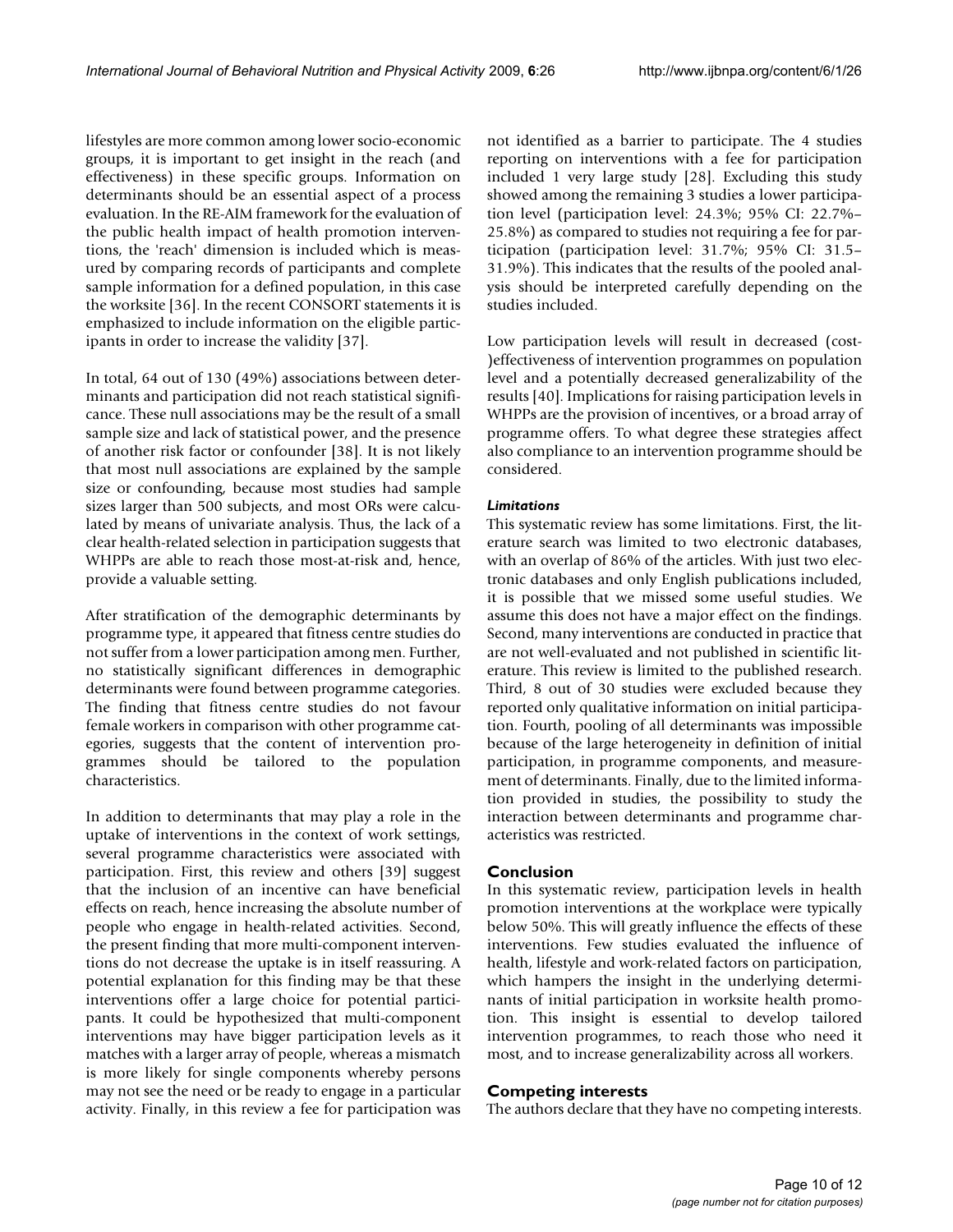### **Authors' contributions**

SR carried out the design, literature search, data extraction, data-analysis and drafted the manuscript. FvL and PvE participated in discussing the paper, providing methodological input, and helped to draft the manuscript. AB conceived the study, and participated in its design, dataextraction and coordination and helped to draft the manuscript. All authors read and approved the final manuscript.

#### **Acknowledgements**

This study was funded by ZonMw, The Netherlands Organization for Health Research and Development (project number 62300039). This study was conducted in collaboration with the HOPE project (Health promotion through obesity prevention across Europe).

#### **References**

- 1. Lakka TA, Bouchard C: **[Physical activity, obesity and cardiovas](http://www.ncbi.nlm.nih.gov/entrez/query.fcgi?cmd=Retrieve&db=PubMed&dopt=Abstract&list_uids=16596798)[cular diseases.](http://www.ncbi.nlm.nih.gov/entrez/query.fcgi?cmd=Retrieve&db=PubMed&dopt=Abstract&list_uids=16596798)** *Handb Exp Pharmacol* 2005:137-163.
- 2. WHO: **Obesity and Overweight (factsheet).** 2003.
- Dishman RK, Oldenburg B, O'Neal H, Shephard RJ: [Worksite phys](http://www.ncbi.nlm.nih.gov/entrez/query.fcgi?cmd=Retrieve&db=PubMed&dopt=Abstract&list_uids=9838977)**[ical activity interventions.](http://www.ncbi.nlm.nih.gov/entrez/query.fcgi?cmd=Retrieve&db=PubMed&dopt=Abstract&list_uids=9838977)** *Am J Prev Med* 1998, **15(4):**344-361.
- 4. Hunt MK, Stoddard AM, Barbeau E, Goldman R, Wallace L, Gutheil C, Sorensen G: **[Cancer prevention for working class, multieth](http://www.ncbi.nlm.nih.gov/entrez/query.fcgi?cmd=Retrieve&db=PubMed&dopt=Abstract&list_uids=14674739)[nic populations through small businesses: the healthy direc](http://www.ncbi.nlm.nih.gov/entrez/query.fcgi?cmd=Retrieve&db=PubMed&dopt=Abstract&list_uids=14674739)[tions study.](http://www.ncbi.nlm.nih.gov/entrez/query.fcgi?cmd=Retrieve&db=PubMed&dopt=Abstract&list_uids=14674739)** *Cancer Causes Control* 2003, **14(8):**749-760.
- 5. Matson-Koffman DM, Brownstein JN, Neiner JA, Greaney ML: **[A](http://www.ncbi.nlm.nih.gov/entrez/query.fcgi?cmd=Retrieve&db=PubMed&dopt=Abstract&list_uids=15693346) [site-specific literature review of policy and environmental](http://www.ncbi.nlm.nih.gov/entrez/query.fcgi?cmd=Retrieve&db=PubMed&dopt=Abstract&list_uids=15693346) interventions that promote physical activity and nutrition [for cardiovascular health: what works?](http://www.ncbi.nlm.nih.gov/entrez/query.fcgi?cmd=Retrieve&db=PubMed&dopt=Abstract&list_uids=15693346)** *Am J Health Promot* 2005, **19(3):**167-193.
- 6. Proper KI, Koning M, Beek AJ van der, Hildebrandt VH, Bosscher RJ, van Mechelen W: **[The effectiveness of worksite physical activ](http://www.ncbi.nlm.nih.gov/entrez/query.fcgi?cmd=Retrieve&db=PubMed&dopt=Abstract&list_uids=12629429)[ity programs on physical activity, physical fitness, and health.](http://www.ncbi.nlm.nih.gov/entrez/query.fcgi?cmd=Retrieve&db=PubMed&dopt=Abstract&list_uids=12629429)** *Clin J Sport Med* 2003, **13(2):**106-117.
- 7. Bull SS, Gillette C, Glasgow RE, Estabrooks P: **[Work site health](http://www.ncbi.nlm.nih.gov/entrez/query.fcgi?cmd=Retrieve&db=PubMed&dopt=Abstract&list_uids=14582596) [promotion research: to what extent can we generalize the](http://www.ncbi.nlm.nih.gov/entrez/query.fcgi?cmd=Retrieve&db=PubMed&dopt=Abstract&list_uids=14582596) results and what is needed to translate research to practice?** *Health Educ Behav* 2003, **30(5):**537-549.
- 8. Dobbins TA, Simpson JM, Oldenburg B, Owen N, Harris D: **[Who](http://www.ncbi.nlm.nih.gov/entrez/query.fcgi?cmd=Retrieve&db=PubMed&dopt=Abstract&list_uids=16250699) [comes to a workplace health risk assessment?](http://www.ncbi.nlm.nih.gov/entrez/query.fcgi?cmd=Retrieve&db=PubMed&dopt=Abstract&list_uids=16250699)** *Int J Behav Med* 1998, **5(4):**323-334.
- 9. Glasgow RE, McCaul KD, Fisher KJ: **[Participation in worksite](http://www.ncbi.nlm.nih.gov/entrez/query.fcgi?cmd=Retrieve&db=PubMed&dopt=Abstract&list_uids=8307762) health promotion: a critique of the literature and recom-<br>mendations for future practice.** Health Educ 0 1993. [mendations for future practice.](http://www.ncbi.nlm.nih.gov/entrez/query.fcgi?cmd=Retrieve&db=PubMed&dopt=Abstract&list_uids=8307762) **20(3):**391-408.
- 10. Linnan LA, Sorensen G, Colditz G, Klar DN, Emmons KM: **[Using](http://www.ncbi.nlm.nih.gov/entrez/query.fcgi?cmd=Retrieve&db=PubMed&dopt=Abstract&list_uids=11575688) [theory to understand the multiple determinants of low par](http://www.ncbi.nlm.nih.gov/entrez/query.fcgi?cmd=Retrieve&db=PubMed&dopt=Abstract&list_uids=11575688)[ticipation in worksite health promotion programs.](http://www.ncbi.nlm.nih.gov/entrez/query.fcgi?cmd=Retrieve&db=PubMed&dopt=Abstract&list_uids=11575688)** *Health Educ Behav* 2001, **28(5):**591-607.
- 11. Last JM, Ed.: *A Dictionary of Epidemiology* New York: Oxford University Press; 1983.
- 12. Lewis RJ, Huebner WW, Yarborough CM 3rd: **[Characteristics of](http://www.ncbi.nlm.nih.gov/entrez/query.fcgi?cmd=Retrieve&db=PubMed&dopt=Abstract&list_uids=10163602) [participants and nonparticipants in worksite health promo](http://www.ncbi.nlm.nih.gov/entrez/query.fcgi?cmd=Retrieve&db=PubMed&dopt=Abstract&list_uids=10163602)[tion.](http://www.ncbi.nlm.nih.gov/entrez/query.fcgi?cmd=Retrieve&db=PubMed&dopt=Abstract&list_uids=10163602)** *Am J Health Promot* 1996, **11(2):**99-106.
- 13. Baer JT: **[Improved plasma cholesterol levels in men after a](http://www.ncbi.nlm.nih.gov/entrez/query.fcgi?cmd=Retrieve&db=PubMed&dopt=Abstract&list_uids=8389779) [nutrition education program at the worksite.](http://www.ncbi.nlm.nih.gov/entrez/query.fcgi?cmd=Retrieve&db=PubMed&dopt=Abstract&list_uids=8389779)** *J Am Diet Assoc* 1993, **93(6):**658-663.
- 14. Blake SM, Caspersen CJ, Finnegan J, Crow RA, Mittlemark MB, Ringhofer KR: **[The shape up challenge: a community-based work](http://www.ncbi.nlm.nih.gov/entrez/query.fcgi?cmd=Retrieve&db=PubMed&dopt=Abstract&list_uids=10163448)[site exercise competition.](http://www.ncbi.nlm.nih.gov/entrez/query.fcgi?cmd=Retrieve&db=PubMed&dopt=Abstract&list_uids=10163448)** *Am J Health Promot* 1996, **11(1):**23-34.
- 15. Cornfeld MJ, Schnoll RA, Tofani SH, Babb JS, Miller SM, Henigan-Peel T, Balshem A, Slater E, Ross E, Siemers S, *et al.*: **[Implementation of](http://www.ncbi.nlm.nih.gov/entrez/query.fcgi?cmd=Retrieve&db=PubMed&dopt=Abstract&list_uids=12024685) [a comprehensive cancer control program at the worksite:](http://www.ncbi.nlm.nih.gov/entrez/query.fcgi?cmd=Retrieve&db=PubMed&dopt=Abstract&list_uids=12024685) [year one summary report.](http://www.ncbi.nlm.nih.gov/entrez/query.fcgi?cmd=Retrieve&db=PubMed&dopt=Abstract&list_uids=12024685)** *J Occup Environ Med* 2002, **44(5):**398-406.
- 16. Franklin PD, Rosenbaum PF, Carey MP, Roizen MF: **[Using sequen](http://www.ncbi.nlm.nih.gov/entrez/query.fcgi?cmd=Retrieve&db=PubMed&dopt=Abstract&list_uids=16585028)[tial e-mail messages to promote health behaviors: evidence](http://www.ncbi.nlm.nih.gov/entrez/query.fcgi?cmd=Retrieve&db=PubMed&dopt=Abstract&list_uids=16585028) [of feasibility and reach in a worksite sample.](http://www.ncbi.nlm.nih.gov/entrez/query.fcgi?cmd=Retrieve&db=PubMed&dopt=Abstract&list_uids=16585028)** *J Med Internet Res* 2006, **8(1):**e3.
- 17. Marshall AL, Leslie ER, Bauman AE, Marcus BH, Owen N: **[Print ver](http://www.ncbi.nlm.nih.gov/entrez/query.fcgi?cmd=Retrieve&db=PubMed&dopt=Abstract&list_uids=12880874)[sus website physical activity programs: a randomized trial.](http://www.ncbi.nlm.nih.gov/entrez/query.fcgi?cmd=Retrieve&db=PubMed&dopt=Abstract&list_uids=12880874)** *Am J Prev Med* 2003, **25(2):**88-94.
- 18. Mavis BE, Stachnik TJ, Gibson CA, Stoffelmayr BE: **[Issues related to](http://www.ncbi.nlm.nih.gov/entrez/query.fcgi?cmd=Retrieve&db=PubMed&dopt=Abstract&list_uids=10146799) [participation in worksite health promotion: a preliminary](http://www.ncbi.nlm.nih.gov/entrez/query.fcgi?cmd=Retrieve&db=PubMed&dopt=Abstract&list_uids=10146799) [study.](http://www.ncbi.nlm.nih.gov/entrez/query.fcgi?cmd=Retrieve&db=PubMed&dopt=Abstract&list_uids=10146799)** *Am J Health Promot* 1992, **7(1):**53-60.
- 19. McCarty CA, Scheuer D: **[Lessons learned from employee fit](http://www.ncbi.nlm.nih.gov/entrez/query.fcgi?cmd=Retrieve&db=PubMed&dopt=Abstract&list_uids=16138518)**[ness programs at the Marshfield Clinic.](http://www.ncbi.nlm.nih.gov/entrez/query.fcgi?cmd=Retrieve&db=PubMed&dopt=Abstract&list_uids=16138518) **104(5):**61-65.
- 20. Thomas L, Williams M: **[Promoting physical activity in the work](http://www.ncbi.nlm.nih.gov/entrez/query.fcgi?cmd=Retrieve&db=PubMed&dopt=Abstract&list_uids=16916311)[place: using pedometers to increase daily activity levels.](http://www.ncbi.nlm.nih.gov/entrez/query.fcgi?cmd=Retrieve&db=PubMed&dopt=Abstract&list_uids=16916311)** *Health Promot J Austr* 2006, **17(2):**97-102.
- 21. Gold DB, Anderson DR, Serxner SA: **[Impact of a telephone](http://www.ncbi.nlm.nih.gov/entrez/query.fcgi?cmd=Retrieve&db=PubMed&dopt=Abstract&list_uids=11194702)[based intervention on the reduction of health risks.](http://www.ncbi.nlm.nih.gov/entrez/query.fcgi?cmd=Retrieve&db=PubMed&dopt=Abstract&list_uids=11194702)** *American Journal of Health Promotion* 2000, **15(2):**97-106.
- 22. Hooper JM, Veneziano L: **[Distinguishing Starters from Non](http://www.ncbi.nlm.nih.gov/entrez/query.fcgi?cmd=Retrieve&db=PubMed&dopt=Abstract&list_uids=7721601)[starters in an Employee Physical-Activity Incentive Pro](http://www.ncbi.nlm.nih.gov/entrez/query.fcgi?cmd=Retrieve&db=PubMed&dopt=Abstract&list_uids=7721601)[gram.](http://www.ncbi.nlm.nih.gov/entrez/query.fcgi?cmd=Retrieve&db=PubMed&dopt=Abstract&list_uids=7721601)** *Health Education Quarterly* 1995, **22(1):**49-60.
- 23. Lechner L, de Vries H, Adriaansen S, Drabbels L: **[Effects of an](http://www.ncbi.nlm.nih.gov/entrez/query.fcgi?cmd=Retrieve&db=PubMed&dopt=Abstract&list_uids=9322165) [employee fitness program on reduced absenteeism.](http://www.ncbi.nlm.nih.gov/entrez/query.fcgi?cmd=Retrieve&db=PubMed&dopt=Abstract&list_uids=9322165)** *J Occup Environ Med* 1997, **39(9):**827-831.
- 24. Lynch WD, Golaszewski TJ, Clearie AF, Snow D, Vickery DM: **[Impact of a facility-based corporate fitness program on the](http://www.ncbi.nlm.nih.gov/entrez/query.fcgi?cmd=Retrieve&db=PubMed&dopt=Abstract&list_uids=2324848) [number of absences from work due to illness.](http://www.ncbi.nlm.nih.gov/entrez/query.fcgi?cmd=Retrieve&db=PubMed&dopt=Abstract&list_uids=2324848)** *J Occup Med* 1990, **32(1):**9-12.
- 25. Shephard RJ, Morgan P, Finucane R, Schimmelfing L: **[Factors influ](http://www.ncbi.nlm.nih.gov/entrez/query.fcgi?cmd=Retrieve&db=PubMed&dopt=Abstract&list_uids=7373453)[encing recruitment to an occupational fitness program.](http://www.ncbi.nlm.nih.gov/entrez/query.fcgi?cmd=Retrieve&db=PubMed&dopt=Abstract&list_uids=7373453)** *J Occup Med* 1980, **22(6):**389-398.
- 26. Heaney CA, Inglish P: **[Are Employees Who Are at Risk for Car](http://www.ncbi.nlm.nih.gov/entrez/query.fcgi?cmd=Retrieve&db=PubMed&dopt=Abstract&list_uids=8733646)[diovascular-Disease Joining Worksite Fitness Centers.](http://www.ncbi.nlm.nih.gov/entrez/query.fcgi?cmd=Retrieve&db=PubMed&dopt=Abstract&list_uids=8733646)** *J Occup Environ Med* 1996, **38(5):**535-538.
- 27. Steinhardt MA, Young DR: **[Psychological Attributes of Partici](http://www.ncbi.nlm.nih.gov/entrez/query.fcgi?cmd=Retrieve&db=PubMed&dopt=Abstract&list_uids=1591444)[pants and Nonparticipants in a Worksite Health and Fitness](http://www.ncbi.nlm.nih.gov/entrez/query.fcgi?cmd=Retrieve&db=PubMed&dopt=Abstract&list_uids=1591444) [Center.](http://www.ncbi.nlm.nih.gov/entrez/query.fcgi?cmd=Retrieve&db=PubMed&dopt=Abstract&list_uids=1591444)** *Behavioral Medicine* 1992, **18(1):**40-46.
- 28. Brill PA, Kohl HW, Rogers T, Collingwood TR, Sterling CL, Blair SN: **[The relationship between sociodemographic characteristics](http://www.ncbi.nlm.nih.gov/entrez/query.fcgi?cmd=Retrieve&db=PubMed&dopt=Abstract&list_uids=10148671) and recruitment, retention, and health improvements in a [worksite health promotion program.](http://www.ncbi.nlm.nih.gov/entrez/query.fcgi?cmd=Retrieve&db=PubMed&dopt=Abstract&list_uids=10148671)** *Am J Health Promot* 1991, **5(3):**215-221.
- 29. Henritze J, Brammell HL, McGloin J: **[LIFECHECK: a successful,](http://www.ncbi.nlm.nih.gov/entrez/query.fcgi?cmd=Retrieve&db=PubMed&dopt=Abstract&list_uids=10148717) [low touch, low tech, in-plant, cardiovascular disease risk](http://www.ncbi.nlm.nih.gov/entrez/query.fcgi?cmd=Retrieve&db=PubMed&dopt=Abstract&list_uids=10148717) [identification and modification program.](http://www.ncbi.nlm.nih.gov/entrez/query.fcgi?cmd=Retrieve&db=PubMed&dopt=Abstract&list_uids=10148717)** *Am J Health Promot* 1992, **7(2):**129-136.
- 30. Sorensen G, Stoddard A, Ockene JK, Hunt MK, Youngstrom R: **[Worker participation in an integrated health promotion/](http://www.ncbi.nlm.nih.gov/entrez/query.fcgi?cmd=Retrieve&db=PubMed&dopt=Abstract&list_uids=8744872) health protection program: results from the WellWorks [project.](http://www.ncbi.nlm.nih.gov/entrez/query.fcgi?cmd=Retrieve&db=PubMed&dopt=Abstract&list_uids=8744872)** *Health Educ Q* 1996, **23(2):**191-203.
- 31. Stein AD, Shakour SK, Zuidema RA: **[Financial incentives, partici](http://www.ncbi.nlm.nih.gov/entrez/query.fcgi?cmd=Retrieve&db=PubMed&dopt=Abstract&list_uids=11125677)[pation in employer-sponsored health promotion, and](http://www.ncbi.nlm.nih.gov/entrez/query.fcgi?cmd=Retrieve&db=PubMed&dopt=Abstract&list_uids=11125677) changes in employee health and productivity: HealthPlus [Health Quotient Program.](http://www.ncbi.nlm.nih.gov/entrez/query.fcgi?cmd=Retrieve&db=PubMed&dopt=Abstract&list_uids=11125677)** *J Occup Environ Med* 2000, **42(12):**1148-1155.
- 32. Knight KK, Goetzel RZ, Fielding JE, Eisen M, Jackson GW, Kahr TY, Kenny GM, Wade SW, Duann SY: **[An Evaluation of Duke-Univer](http://www.ncbi.nlm.nih.gov/entrez/query.fcgi?cmd=Retrieve&db=PubMed&dopt=Abstract&list_uids=8027878)[sity Live-for-Life Health Promotion Program on Changes in](http://www.ncbi.nlm.nih.gov/entrez/query.fcgi?cmd=Retrieve&db=PubMed&dopt=Abstract&list_uids=8027878) [Worker Absenteeism.](http://www.ncbi.nlm.nih.gov/entrez/query.fcgi?cmd=Retrieve&db=PubMed&dopt=Abstract&list_uids=8027878)** *J Occup Med* 1994, **36(5):**533-536.
- 33. Lerman Y, Shemer J: **[Epidemiologic characteristics of partici](http://www.ncbi.nlm.nih.gov/entrez/query.fcgi?cmd=Retrieve&db=PubMed&dopt=Abstract&list_uids=8733646)[pants and nonparticipants in health-promotion programs.](http://www.ncbi.nlm.nih.gov/entrez/query.fcgi?cmd=Retrieve&db=PubMed&dopt=Abstract&list_uids=8733646)** *J Occup Environ Med* 1996, **38(5):**535-538.
- 34. Hunt MK, Lederman R, Potter S, Stoddard A, Sorensen G: **[Results of](http://www.ncbi.nlm.nih.gov/entrez/query.fcgi?cmd=Retrieve&db=PubMed&dopt=Abstract&list_uids=10768803) [employee involvement in planning and implementing the](http://www.ncbi.nlm.nih.gov/entrez/query.fcgi?cmd=Retrieve&db=PubMed&dopt=Abstract&list_uids=10768803) [Treatwell 5-a-Day work-site study.](http://www.ncbi.nlm.nih.gov/entrez/query.fcgi?cmd=Retrieve&db=PubMed&dopt=Abstract&list_uids=10768803)** *Health Educ Behav* 2000, **27(2):**223-231.
- 35. Hunt MK, Lederman R, Stoddard AM, LaMontagne AD, McLellan D, Combe C, Barbeau E, Sorensen G: **[Process evaluation of an inte](http://www.ncbi.nlm.nih.gov/entrez/query.fcgi?cmd=Retrieve&db=PubMed&dopt=Abstract&list_uids=15642751)[grated health promotion/occupational health model in Well-](http://www.ncbi.nlm.nih.gov/entrez/query.fcgi?cmd=Retrieve&db=PubMed&dopt=Abstract&list_uids=15642751)[Works-2.](http://www.ncbi.nlm.nih.gov/entrez/query.fcgi?cmd=Retrieve&db=PubMed&dopt=Abstract&list_uids=15642751)** *Health Educ Behav* 2005, **32(1):**10-26.
- 36. Glasgow RE, Vogt TM, Boles SM: **[Evaluating the public health](http://www.ncbi.nlm.nih.gov/entrez/query.fcgi?cmd=Retrieve&db=PubMed&dopt=Abstract&list_uids=10474547) [impact of health promotion interventions: the RE-AIM](http://www.ncbi.nlm.nih.gov/entrez/query.fcgi?cmd=Retrieve&db=PubMed&dopt=Abstract&list_uids=10474547) [framework.](http://www.ncbi.nlm.nih.gov/entrez/query.fcgi?cmd=Retrieve&db=PubMed&dopt=Abstract&list_uids=10474547)** *Am J Public Health* 1999, **89(9):**1322-1327.
- 37. Moher D, Schulz KF, Altman DG: **[The CONSORT statement:](http://www.ncbi.nlm.nih.gov/entrez/query.fcgi?cmd=Retrieve&db=PubMed&dopt=Abstract&list_uids=11323066) [revised recommendations for improving the quality of](http://www.ncbi.nlm.nih.gov/entrez/query.fcgi?cmd=Retrieve&db=PubMed&dopt=Abstract&list_uids=11323066) [reports of parallel-group randomised trials.](http://www.ncbi.nlm.nih.gov/entrez/query.fcgi?cmd=Retrieve&db=PubMed&dopt=Abstract&list_uids=11323066)** *Lancet* 2001, **357(9263):**1191-1194.